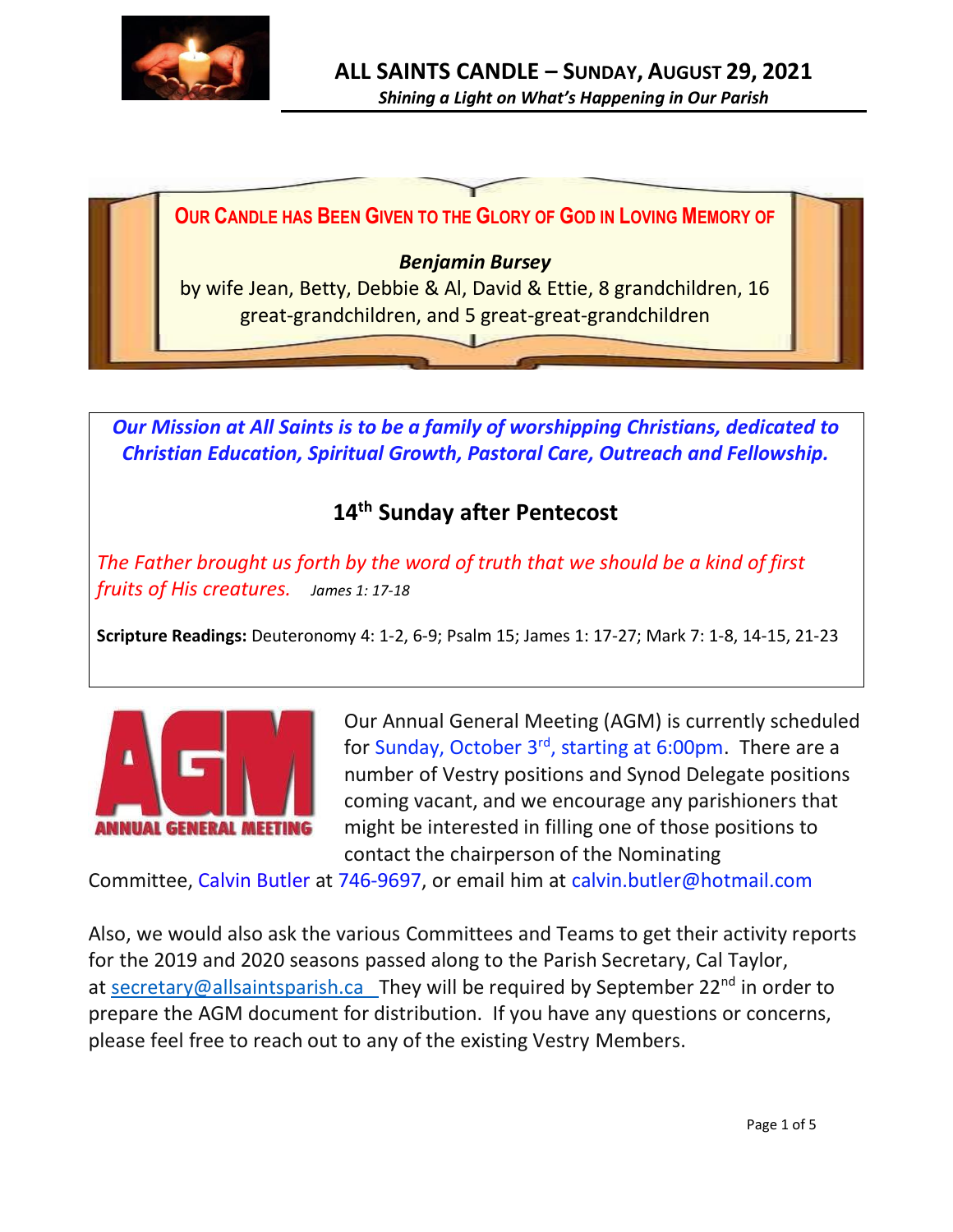While pre-registering is not required, we still must record our contact tracing list of names and telephone numbers, so we still encourage you to pre-register online by [clicking here,](http://allsaintsparish.ca/covid-pre-registration-form_1) or by calling the office at 834-4501. We ask that you please pass this along to family and friends, because it is important that we notify as many who may be interested as possible. Please keep checking back to this website for updates.

#### **REVISED DIOCESAN GUIDELINES FOR WORSHIP AND GATHERING**

**"The old has passed away; behold, the new has come"** (2 Corinthians 5.17 NIV)

The Provincial Government continues to lift long-term public health measures surrounding the COVID- 19 pandemic, which effectively means our MMOB guidance document has run its course, and therefore effective August 10, 2021 we will be using our new guidelines document titled, *[The New Has Come](https://anglicanenl.net/home/wp-content/uploads/2021/08/The-New-Has-Come-August-10-2021.pdf?fbclid=IwAR2_9nhbxB2LEc3XOqAP_nvoRu4G5Mt6NWIYwOEYNI0OtUl0atv2QwCfCY0)*. This new guidance has been devised based upon consultation and direction from Public Health, and is subject to change as further restrictions are eased or reinstated.

Some highlights of "*[The New Has Come](https://anglicanenl.net/home/wp-content/uploads/2021/08/The-New-Has-Come-August-10-2021.pdf?fbclid=IwAR2_9nhbxB2LEc3XOqAP_nvoRu4G5Mt6NWIYwOEYNI0OtUl0atv2QwCfCY0)*" guidelines:

- Indoor public worship and faith-based activities are limited to 500 people, providing physical distancing can be achieved
- Pre-registration, while not mandatory, is still recommended, however, maintaining a contact tracing list is mandatory
- Face masks, while not mandatory, are still recommended
- Each bubble must have their own entry/exit point
- Physical contact between people is still not permitted this would include handshaking, hugging, sharing the peace, and passing the collection plate
- Congregational and group singing permitted (maximum 30 minutes within a 60 minute service), and while not mandatory, masks are recommended
- Faith formation gatherings of children are permitted, and should follow NL Gov "After School Programs" guidelines
- Common use items such as prayer books and hymnals, etc is permitted if set aside 24 hours between uses
- Consecutive multiple gatherings must allow time between them to avoid contact between those exiting and those entering, and for disinfecting
- Home visitation is permitted, as well as acute care, long term care, and personal care homes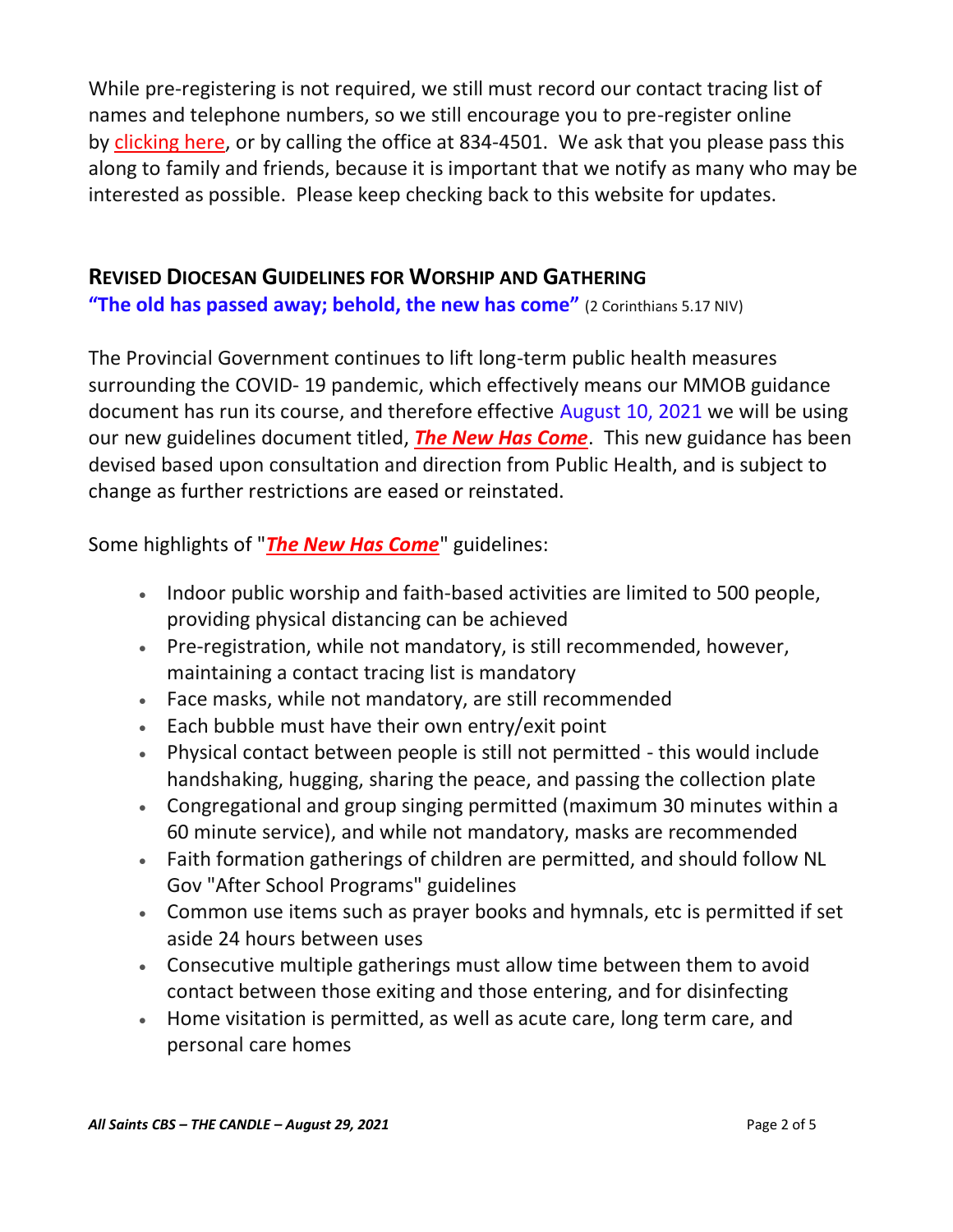- Food or drink provided at Church organized social gatherings must be individually served by designated servers who are wearing masks
- Parish run social gatherings are permitted, while following specific guidelines
- Indoor use of Church properties for private rentals is permitted, however, they must provide a contact tracing list, and must sign a designated policy statement

# **ALL SAINTS CBS IS NOW LIVE-STREAMING OUR SUNDAY 10:00AM EUCHARIST**

Every Sunday morning at 10:00am, All Saints Anglican Parish CBS will be live streaming our Holy Eucharist service on [FaceBook,](https://www.facebook.com/AllSaintsAnglicanChurchCBS) and it will later be archived on [YouTube](https://www.youtube.com/results?search_query=all+saints+anglican+parish+cbs) as well. Please understand that as we are becoming familiar with this new technology we may have a few bumps along the way, and we ask for your patience and feedback in this regard.

While we are only currently live-steaming on Facebook, in the very near future we hope to simultaneously live-stream on both [FaceBook](https://www.facebook.com/AllSaintsAnglicanChurchCBS) and [YouTube.](https://www.youtube.com/results?search_query=all+saints+anglican+parish+cbs) We will continue to archive for future viewing at your leisure. We welcome your comments and suggestions via email at [communications@allsaintsparish.ca](mailto:communications@allsaintsparish.ca)



**DO WE HAVE YOUR EMAIL ADDRESS?** - Now, more than ever, email is becoming one of the safest and quickest ways for our Parish to keep you informed. If we do not already have you email address on file, and you are not regularly receiving our bulletins and information updates, we would love for your to provide it to us. Please email it to

[communications@allsaintsparish.ca,](mailto:communications@allsaintsparish.ca?subject=eMail%20Address%20Update) or simply [click here](http://allsaintsparish.ca/email_updates) to complete our online email registration form.

**2021 CHURCH OFFERTORY ENVELOPES** – We would like to remind you that if you have not yet picked up your 2021 offertory envelopes, they are being held at the Parish Office for pick up. We encourage you to continue to use our secure mail drop-slot, which is located at the top of the stairs, just to the left of the main entrance of our Parish Hall.

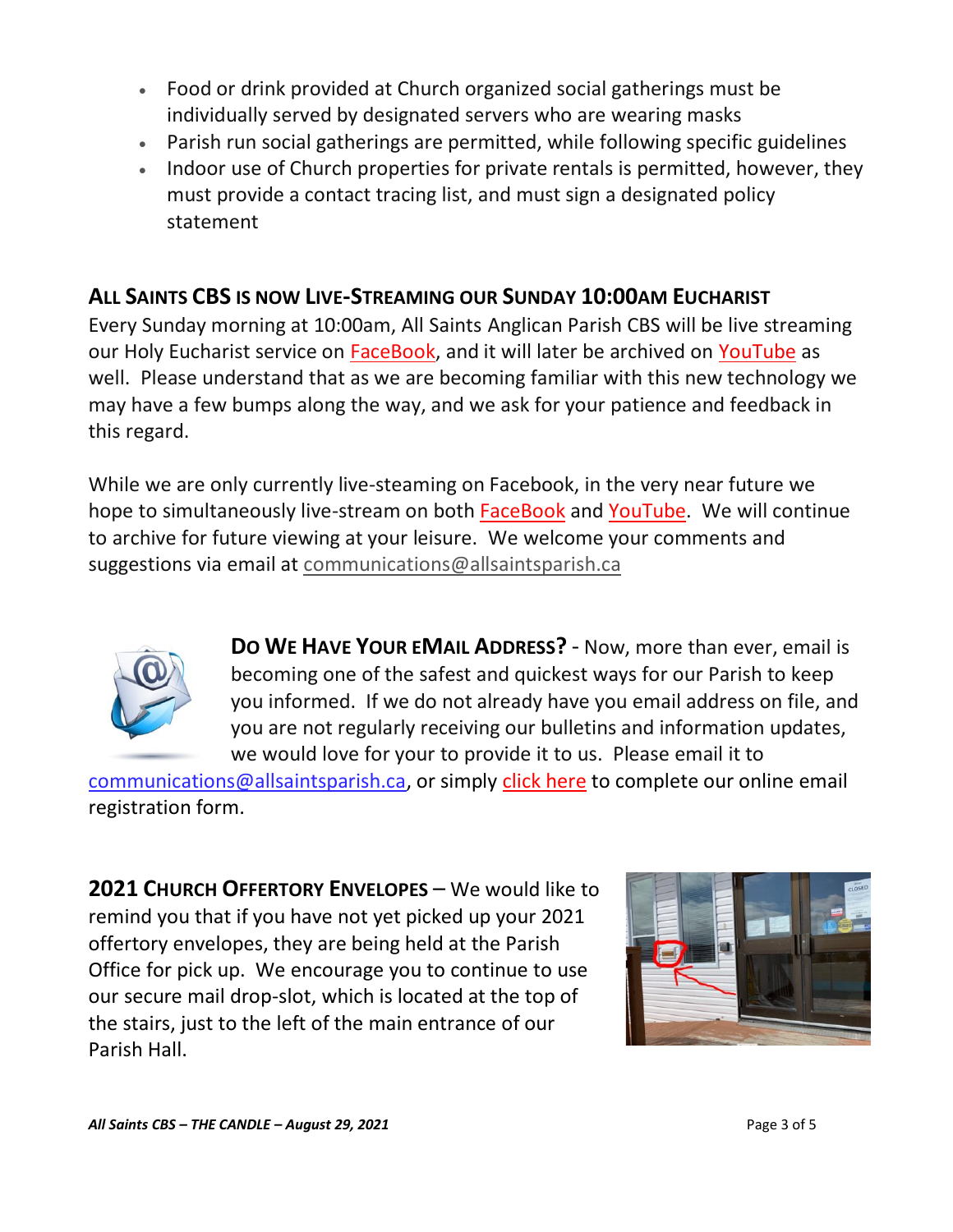You may also e-Transfer your offering via Interac simply by emailing it to [donations@allsaintsparish.ca.](mailto:donations@allsaintsparish.ca) And of course, we always encourage you to consider signing up for our eGivings program which automatically deposits your offering at whatever interval you choose and are comfortable with. Simply [click here](http://allsaintsparish.ca/egiving-online-information-form) to register, or go to our website and follow the eGiving notes. If you have [any](https://wfsites-to.websitecreatorprotool.com/870a5dd5.com/Admin/%7BSK_NODEID__22939341__SK%7D) questions, please email your Finance Team at [finance@allsaintsparish.ca,](mailto:finance@allsaintsparish.ca) or call our Office at 834-4501.

## **SPONSORING 'THE CANDLE'** - We would like to remind

Parishioners and Friends that you may sponsor our weekly bulletin, **'***THE CANDLE***'**, and have it dedicated in memory of a loved one. Your personal tribute will be prominently posted on the Bible graphic located at the top of the front



page, and your kind donation of \$25 would be greatly appreciated. Additionally, you can honor a loved one by posting your favourite picture, along with a memorial verse, and your kind donation of \$50 for this full-page tribute is greatly appreciated. A paper copy of '*THE CANDLE*' is distributed at all Sunday services, and a digital copy is permanently archived on our Parish website at [allsaintsparish.ca](http://allsaintsparish.ca/thecandle.html)



**KIDS CORNER** is our resource area for a variety of Christian Youth Education activities. If you would like to be a part of this exciting Ministry, please let us know by clicking [here.](http://allsaintsparish.ca/index.html#comments)

As you may be aware, our Kid's BBQ and Campfire was a great success last month, and we plan on having something similar again

early this fall. Please stay tuned.

### **THANK OFFERING – GENERAL FUND**

• A thank offering has been given for our mom, *Jane Peach*, in honor of her 80th birthday August 27, 2021. Birthday wishes from her three Sons and one Daughter

#### **MEMORIAMS – GENERAL FUND**

• In loving memory of *Leonard Rideout*, from the Management and Staff of Colonial Garage and Distributors Limited

### **MEMORIAM - PWRDF**

• In loving memory of *Hubert Weir*, remembering his death on August 20, 1981 - by Barb, Robert and Family

*All Saints CBS – THE CANDLE – August 29, 2021* Page 4 of 5